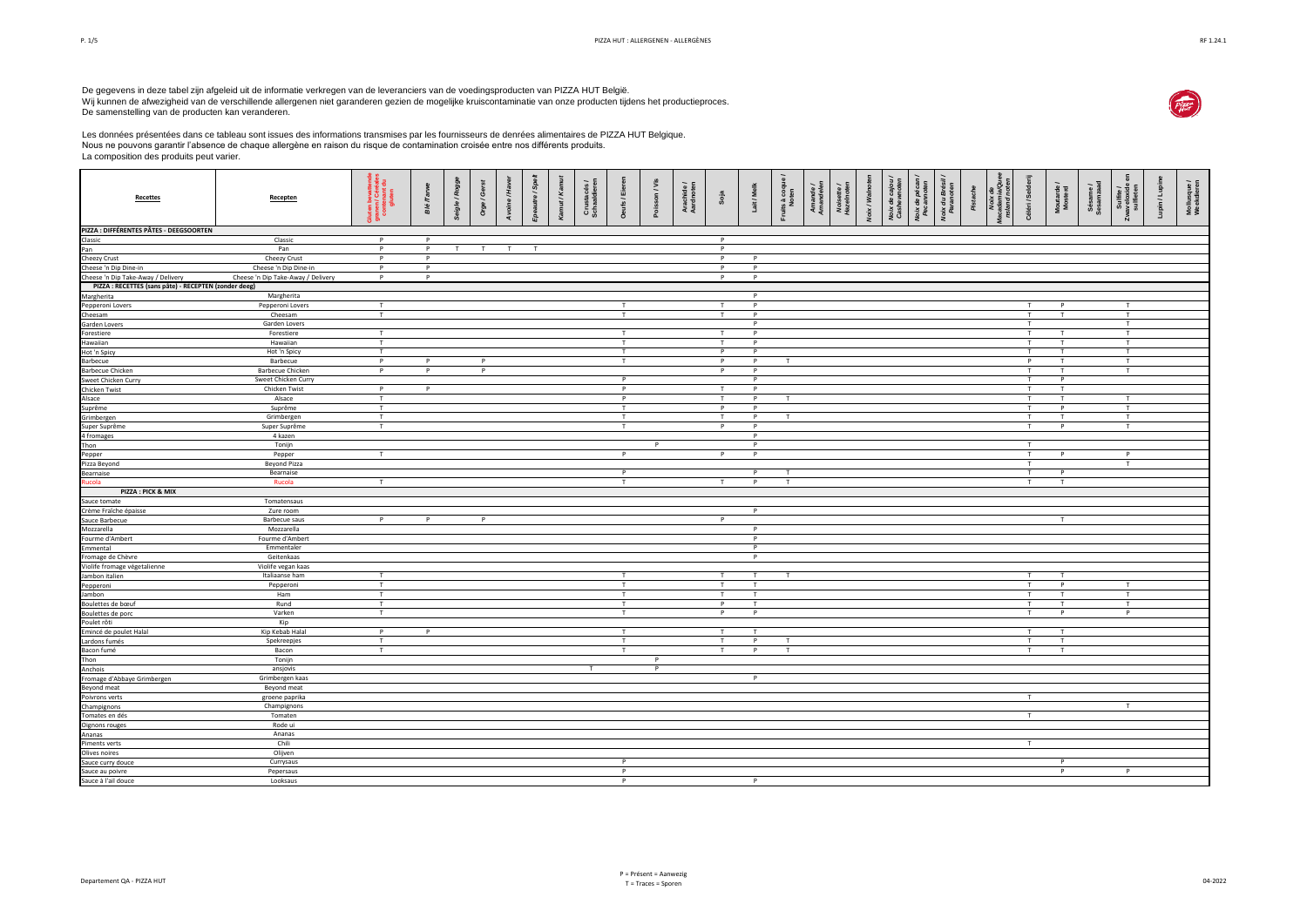| . . |  |
|-----|--|
|-----|--|

| <b>Recettes</b>                                     | Recepten                                    | 로 콤<br>ಿ ಕ     | $\pi$<br>alg | Roggi | $/$ Ger<br>å | $/$ Hay      | tre / Sp | Кa | <b>Cha</b>   | 읇 | n/Vis        | Arachide /<br>Aardnoten | Soja       | ait / Me       | its à coqu<br>Noten | e å<br>Noisette,<br>Hazelnote | oix / Walne | $\mathbf{e}$ | a<br>San     | loix du Brés<br>Paranoten | Pista |   | Céléri / Sel | Moutarde<br>Mosterd | Sésame /<br>iesamzaad | Sulfite<br>veloxid | in/Lupi | Mollusque /<br>Weekdieren |
|-----------------------------------------------------|---------------------------------------------|----------------|--------------|-------|--------------|--------------|----------|----|--------------|---|--------------|-------------------------|------------|----------------|---------------------|-------------------------------|-------------|--------------|--------------|---------------------------|-------|---|--------------|---------------------|-----------------------|--------------------|---------|---------------------------|
| <b>PIZZA: TUSCANI</b>                               |                                             |                |              |       |              |              |          |    |              |   |              |                         |            |                |                     |                               |             |              |              |                           |       |   |              |                     |                       |                    |         |                           |
| Tartufo                                             | Tartufo                                     | P              | P            |       |              |              |          |    |              |   |              |                         | P          | P              | T                   | T<br>T                        | T           | T            | T            | T                         | T     | T |              |                     | T                     | $\mathbf{r}$       |         |                           |
| Rucola                                              | Rucola                                      | P              | P            |       |              |              |          |    |              | T |              |                         | P          |                |                     |                               |             |              |              |                           |       |   |              |                     |                       |                    |         |                           |
| Aubergine                                           | Aubergine                                   | P              | P            |       |              |              |          |    |              |   |              |                         | P          | P              |                     |                               |             |              |              |                           |       |   |              |                     |                       |                    |         |                           |
| Spinaci                                             | Spinaci                                     | P              | P            |       |              |              |          |    |              |   |              |                         | P          | Þ              |                     |                               |             |              |              |                           |       |   | T            |                     |                       | T                  |         |                           |
| PIZZA : SUR BASE SANS GLUTEN - OP GLUTENVRIJE BODEM |                                             |                |              |       |              |              |          |    |              |   |              |                         |            |                |                     |                               |             |              |              |                           |       |   |              |                     |                       |                    |         |                           |
| Pizza sur base sans gluten Margherita               | Pizza op glutenvrije bodem Margherita       |                |              |       |              |              |          |    |              |   |              |                         |            | P              |                     |                               |             |              |              |                           |       |   |              |                     |                       |                    |         |                           |
| Pizza sur base sans gluten Pepperoni                | Pizza op glutenvrije bodem Pepperoni Lovers |                |              |       |              |              |          |    |              | T |              |                         | T.         | Þ              |                     |                               |             |              |              |                           |       |   | T            | p                   |                       | T                  |         |                           |
| <b>PÂTES - PASTA</b>                                |                                             |                |              |       |              |              |          |    |              |   |              |                         |            |                |                     |                               |             |              |              |                           |       |   |              |                     |                       |                    |         |                           |
| Lasagne Bolognaise                                  | Lasagne Bolognaise                          | P              | P            |       |              |              |          |    | T            | P |              |                         | P          | P              |                     |                               |             |              |              |                           |       |   | P.           | Þ                   |                       | P                  |         |                           |
| Macaroni Jambon fromage                             | Macaroni ham kaas                           | P              | P            |       |              |              |          |    | T            | P | т            |                         | P          | P              |                     |                               |             |              |              |                           |       |   | T            | T                   |                       |                    |         |                           |
| Pâtes : Spaghetti                                   | Pasta: Spaghetti                            | P              | P            |       |              |              |          |    |              | P |              |                         |            |                |                     |                               |             |              |              |                           |       |   |              |                     |                       |                    |         |                           |
| Pâtes : Tagliatelli                                 | Pasta: Tagliatelli                          | P.             | P            |       |              |              |          |    |              | P |              |                         |            |                |                     |                               |             |              |              |                           |       |   |              |                     |                       |                    |         |                           |
| Pâtes : Penne                                       | Pasta: Penne                                | P              | P            |       |              |              |          |    |              | P |              |                         |            |                |                     |                               |             |              |              |                           |       |   |              |                     |                       |                    |         |                           |
| Penne bolognaise TAKE AWAY                          | Penne bolognaise TAKE AWAY                  | P              | P            |       |              |              |          |    |              | P |              |                         |            | P              |                     |                               |             |              |              |                           |       |   | P            |                     |                       | P                  |         |                           |
| Sauce Bolognaise                                    | <b>Bolognaise saus</b>                      | P              | P            |       |              |              |          |    |              |   |              |                         |            | P              |                     |                               |             |              |              |                           |       |   | P            |                     |                       | P                  |         |                           |
| Sauce Carbonara                                     | Carbonara saus                              | P              | P            |       |              |              |          |    |              | T |              |                         | $^{\rm T}$ | P              |                     |                               |             |              |              |                           |       |   | P            |                     |                       |                    |         |                           |
| Sauce Pomodore                                      | Pomodore saus                               | T              |              |       |              |              |          |    | T            | T | T            |                         | P          | P              |                     |                               |             |              |              |                           |       |   | $\mathbf{r}$ | T                   |                       |                    |         |                           |
| Spaghetti meatballs                                 | Spaghetti meatballs                         | P              | P            |       |              |              |          |    |              | P |              |                         | P          | P              | T                   |                               |             |              |              |                           |       |   | T.           | T                   |                       | p                  |         | $\mathsf{T}$              |
| Fromage Granpasan                                   | Kaas Granpasan                              |                |              |       |              |              |          |    |              |   |              |                         |            | $\mathsf{P}$   |                     |                               |             |              |              |                           |       |   |              |                     |                       |                    |         |                           |
| Pain à l'ail grillé                                 | Lookbrood natuur                            | P              | P            |       |              |              |          |    |              | T |              |                         | T          | T              |                     |                               |             |              |              |                           |       |   |              |                     |                       | P                  |         |                           |
| <b>REPAS - GERECHTEN DINE IN : DIVERS</b>           |                                             |                |              |       |              |              |          |    |              |   |              |                         |            |                |                     |                               |             |              |              |                           |       |   |              |                     |                       |                    |         |                           |
| Barbecue Spareribs avec frites                      | Barbecue Spareribs met frieten              |                |              |       |              |              |          |    |              |   |              |                         |            |                |                     |                               |             |              |              |                           |       |   | T.           | p                   |                       |                    |         |                           |
| Boulettes viande sauce tomate avec frites           | Gehaktballen in tomatensaus met frieten     | P              | P            |       |              |              |          |    | T            | P | T            |                         | T          | P              | T                   |                               |             |              |              |                           |       |   | T            | T                   |                       |                    |         | T                         |
| Scampis aux fines herbes                            | Scampi met fijne kruiden                    |                |              |       |              |              |          |    |              |   |              |                         |            | P              |                     |                               |             |              |              |                           |       |   | T            |                     |                       | T                  |         |                           |
| Carbonnade flamande                                 | Vlaamse stoveri                             | P              | P            | т     |              |              |          |    |              | т |              |                         | P          |                |                     |                               |             |              |              |                           |       |   |              | P                   | л                     |                    | T       | T                         |
| Frites                                              | Portie frieten                              |                |              |       |              |              |          |    |              |   |              |                         |            |                |                     |                               |             |              |              |                           |       |   |              |                     |                       |                    |         |                           |
| Pains longuette                                     | Extra broodjes                              | $\overline{P}$ | P            | P     | P            | $\mathsf{P}$ |          |    |              | T |              |                         | P          | $\mathbf \tau$ | $\mathbf \tau$      |                               |             |              |              |                           |       |   |              |                     | T                     |                    |         |                           |
| <b>REPAS - GERECHTEN TAKE OUT : DIVERS</b>          |                                             |                |              |       |              |              |          |    |              |   |              |                         |            |                |                     |                               |             |              |              |                           |       |   |              |                     |                       |                    |         |                           |
| Barbecue Spareribs avec american potatoes           | Barbecue Spareribs met amercian potatoes    | P              | P            |       |              |              |          |    | T            | P | T            |                         | T          | T              |                     |                               |             |              |              |                           |       |   | T            | p                   |                       |                    |         |                           |
| Loaded Chicken Box Americano Style                  | Loaded Chicken Box Americano Style          | P              | P            |       | P            |              |          |    |              | T |              |                         | T          | P              |                     |                               |             |              |              |                           |       |   | $\mathbf{r}$ | P                   |                       |                    |         |                           |
| Loaded Chicken Box Curry Style                      | Loaded Chicken Box Curry Style              | P              | P            |       |              |              |          |    |              | P |              |                         |            | P              |                     |                               |             |              |              |                           |       |   |              | P                   |                       |                    |         |                           |
| Loaded Chicken Box Kebab Style                      | Loaded Chicken Box Kebab Style              | P              | P            |       |              |              |          |    |              | P |              |                         | T          | P              |                     |                               |             |              |              |                           |       |   | T            | T                   |                       |                    |         |                           |
| American Potatoes                                   | American Potatoes                           | P              | P            |       |              |              |          |    |              |   |              |                         |            |                |                     |                               |             |              |              |                           |       |   |              |                     |                       |                    |         |                           |
| Coleslaw                                            | Coleslaw                                    | T              |              |       |              |              |          |    | T            | P | T            |                         | T          | T              |                     |                               |             |              |              |                           |       |   | T            | $\mathsf{p}$        |                       |                    |         |                           |
| SALADES (sans sauce* - zonder saus*)                |                                             |                |              |       |              |              |          |    |              |   |              |                         |            |                |                     |                               |             |              |              |                           |       |   |              |                     |                       |                    |         |                           |
| Caesar chicken                                      | Caesar chicken                              | P              | P            |       |              |              |          |    | T            | P | P            |                         | T          | P              |                     |                               |             |              |              |                           |       |   | T            | P                   |                       | P                  |         |                           |
| Falafel                                             | Falafel                                     | P              | P            |       |              |              |          |    |              | T | $\mathbf{T}$ |                         | P          | P              | T                   |                               |             |              |              |                           |       |   |              | T                   | P                     | P                  |         |                           |
|                                                     | Geitenkaas                                  | T              | T            |       |              |              |          |    | T            | T | T            |                         | T.         | P              | P                   | T                             | P           |              | $\mathbf{r}$ |                           | T     | T | P            | T                   |                       | T                  |         |                           |
| Fromage de chèvre                                   | Hawaiian                                    | T              | T            |       |              |              |          |    |              | P |              |                         | т          |                |                     |                               |             |              |              |                           |       |   | т            | T                   |                       |                    |         |                           |
| Hawaiian                                            | Thai scampi                                 | P              | P            |       |              |              |          |    | $\mathsf{P}$ | P | P            | T                       | P          | P              | $\mathsf{P}$        | T                             | т           | P            | T            | T                         | T     | T | T            | T                   | P                     | T                  |         |                           |
| Thai scampi                                         |                                             |                |              |       |              |              |          |    |              | T |              |                         | P          | T              | T                   |                               |             |              |              |                           |       |   |              |                     | $\mathbf{r}$          |                    |         |                           |
| Pains longuette                                     | Extra broodjes                              | P              | P            | P     | P            | P            |          |    |              |   |              |                         |            |                |                     |                               |             |              |              |                           |       |   |              |                     |                       |                    |         |                           |
| Portion de frites                                   | Portie frieten                              |                |              |       |              |              |          |    |              |   |              |                         |            |                |                     |                               |             |              |              |                           |       |   |              |                     |                       |                    |         |                           |
| * SALADES : SAUCES - SAUZEN                         |                                             |                |              |       |              |              |          |    |              |   |              |                         |            |                |                     |                               |             |              |              |                           |       |   |              |                     |                       |                    |         |                           |
| Caesar dressing                                     | <b>Caesar Dressing</b>                      | T              |              |       |              |              |          |    | T            | P | P            |                         | T          | P              |                     |                               |             |              |              |                           |       |   | T            | P                   |                       |                    |         |                           |
| Sauce à la ciboulette                               | Bieslooksaus                                |                |              |       |              |              |          |    |              | P |              |                         |            |                |                     |                               |             |              |              |                           |       |   |              | P                   |                       |                    |         |                           |
| Vinaigrette 1000 islands                            | Vinaigrette 1000 islands                    | P              | P            |       |              |              |          |    |              | P |              |                         | P          |                |                     |                               |             |              |              |                           |       |   |              | P                   |                       |                    |         |                           |
| Vinaigrette Fines herbes                            | Vinaigrette tuinkruiden                     |                |              |       |              |              |          |    |              |   |              |                         |            |                |                     |                               |             |              |              |                           |       |   |              | T                   |                       |                    |         |                           |
| Vinaigrette Framboises                              | Vinaigrette frambozen                       |                |              |       |              |              |          |    |              |   |              |                         |            |                |                     |                               |             |              |              |                           |       |   |              | T                   |                       |                    |         |                           |
| Vinaigrette légère                                  | Lichte vinaigrette                          |                |              |       |              |              |          |    |              | P |              |                         |            |                |                     |                               |             |              |              |                           |       |   |              | P                   |                       |                    |         |                           |
| Vinaigrette yaourt                                  | Vinaigrette yoghurt                         |                |              |       |              |              |          |    |              |   |              |                         |            | P              |                     |                               |             |              |              |                           |       |   |              | T                   |                       |                    |         |                           |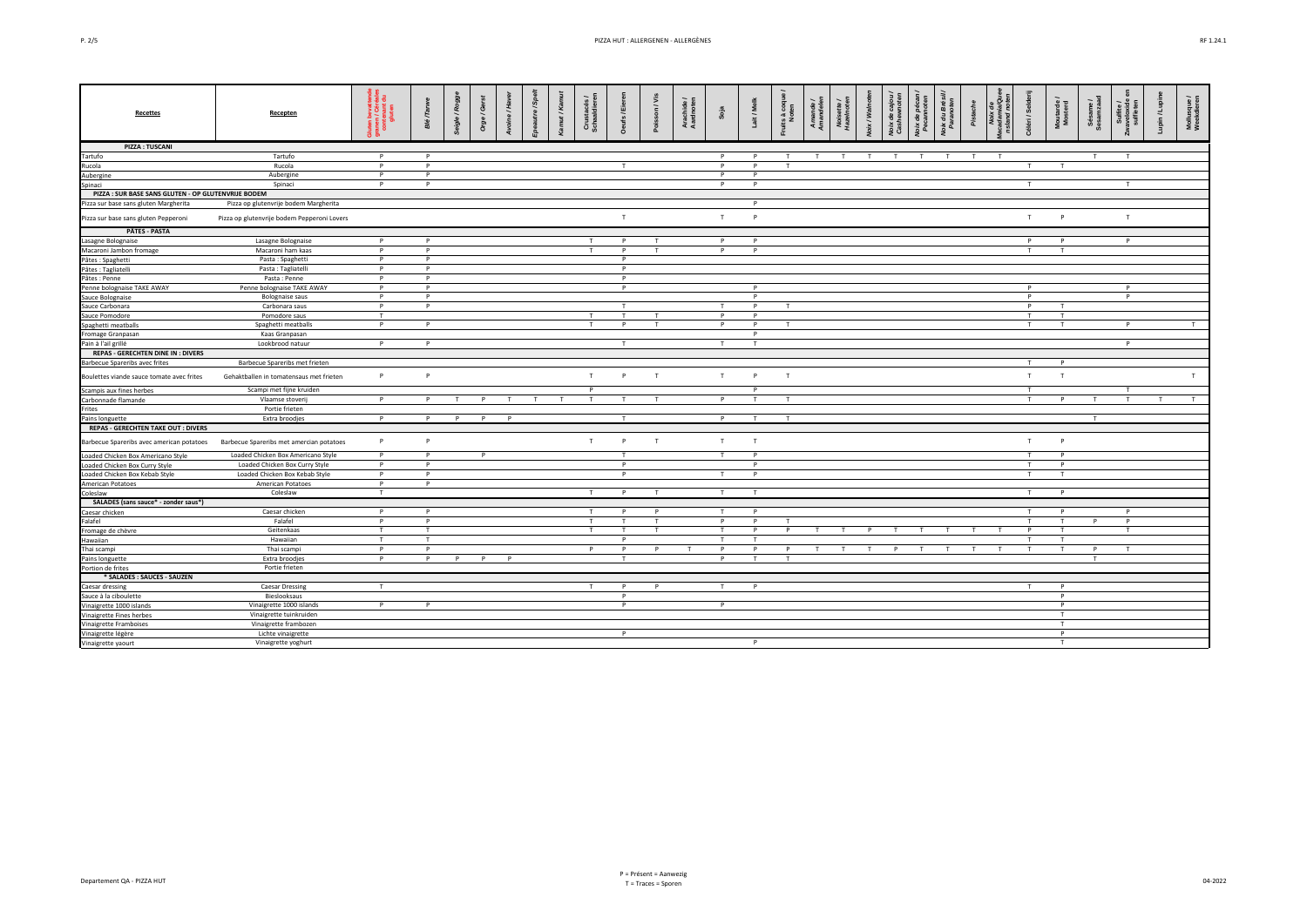| ç<br>. . |
|----------|
|          |

| <b>Recettes</b>                 | Recepten                     | a<br>V Šē<br>anas | $T$ arw $\epsilon$<br>Жě | igle/Rogg | Gers<br>ò | £, | utre / Spe | /Kam | Crustacés<br>schaaldiere | ufs / Eier     | son / Vis    | Arachide /<br>Aardnoten | Soja           | Lait / Melk    | its à coqu<br>Noten |  | xix / Walno | Noix de cajou<br>Cashewnoten | Voix de péc<br>Pecamot | oix du Brés<br>Parancie | Pistache | land no: | iri / Sel    | Moutarde /<br>Mosterd | Sésame /<br>Sesanxaad | Sulfite /<br>weloxide | oin/Lupi | Mollusque /<br>Weekdieren |
|---------------------------------|------------------------------|-------------------|--------------------------|-----------|-----------|----|------------|------|--------------------------|----------------|--------------|-------------------------|----------------|----------------|---------------------|--|-------------|------------------------------|------------------------|-------------------------|----------|----------|--------------|-----------------------|-----------------------|-----------------------|----------|---------------------------|
| <b>SALAD BAR</b>                |                              |                   |                          |           |           |    |            |      |                          |                |              |                         |                |                |                     |  |             |                              |                        |                         |          |          |              |                       |                       |                       |          |                           |
| Betteraves rouges               | Rode biet                    |                   |                          |           |           |    |            |      |                          |                |              |                         |                |                |                     |  |             |                              |                        |                         |          |          |              |                       |                       |                       |          |                           |
| Carottes râpées                 | Geraspte wortels             |                   |                          |           |           |    |            |      |                          |                |              |                         |                |                |                     |  |             |                              |                        |                         |          |          |              |                       |                       |                       |          |                           |
| Chou-fleur                      | Bloemkool                    |                   |                          |           |           |    |            |      |                          |                |              |                         |                |                |                     |  |             |                              |                        |                         |          |          | T            |                       |                       |                       |          |                           |
| Chou rouge émincé               | Rode kool gesneden           |                   |                          |           |           |    |            |      |                          |                |              |                         |                |                |                     |  |             |                              |                        |                         |          |          | T            |                       |                       |                       |          |                           |
| Coleslaw                        | Coleslaw                     | T                 |                          |           |           |    |            |      | T                        | P              | т            |                         | T              | T              |                     |  |             |                              |                        |                         |          |          | T            | P                     |                       |                       |          |                           |
| concombre en tranches           | Komkommer in schijfjes       |                   |                          |           |           |    |            |      |                          |                |              |                         |                |                |                     |  |             |                              |                        |                         |          |          | т            |                       |                       |                       |          |                           |
| Cornichons en tranches          | Augurken in schijfjes        |                   |                          |           |           |    |            |      |                          |                |              |                         |                |                |                     |  |             |                              |                        |                         |          |          |              |                       |                       | P                     |          |                           |
| Croutons à l'ail et aux herbes  | Croutons met look en kruiden | P                 | P                        |           |           |    |            |      |                          | T              |              |                         | T              | T              |                     |  |             |                              |                        |                         |          |          |              | т                     |                       | T                     |          |                           |
| Haricots verts                  | Sperziebonen                 |                   |                          |           |           |    |            |      |                          |                |              |                         |                |                |                     |  |             |                              |                        |                         |          |          | T            |                       |                       |                       |          |                           |
| Macédoine de légumes            | Groenten macedoine           |                   |                          |           |           |    |            |      |                          |                |              |                         |                |                |                     |  |             |                              |                        |                         |          |          | T            |                       |                       |                       |          |                           |
| Maïs                            | Maïs                         |                   |                          |           |           |    |            |      |                          |                |              |                         |                |                |                     |  |             |                              |                        |                         |          |          |              |                       |                       |                       |          |                           |
| Oignons perle                   | Zilveruitjes                 |                   |                          |           |           |    |            |      |                          |                |              |                         |                |                |                     |  |             |                              |                        |                         |          |          |              |                       |                       | $\mathsf{P}$          |          |                           |
| Olives vertes                   | Groene olijven               |                   |                          |           |           |    |            |      |                          |                |              |                         |                |                |                     |  |             |                              |                        |                         |          |          |              |                       |                       |                       |          |                           |
| Pêches en tranches              | Perzik in schijfjes          |                   |                          |           |           |    |            |      |                          |                |              |                         |                |                |                     |  |             |                              |                        |                         |          |          |              |                       |                       |                       |          |                           |
| Salade de boulgour              | <b>Bulgur salade</b>         | P                 | P                        |           |           |    |            |      | $\mathsf{T}$             | T              | т.           |                         | T              | T.             |                     |  |             |                              |                        |                         |          |          | T.           | T                     |                       |                       |          |                           |
| Salade de lentilles             | Linzensla                    | $\overline{P}$    | Þ                        |           |           |    |            |      | T                        | T              | T            |                         | $\overline{P}$ | P              |                     |  |             |                              |                        |                         |          |          | T            | T                     |                       | P                     |          |                           |
| Salade palais fin               | Fijnproeverssalade           |                   |                          |           |           |    |            |      |                          |                |              |                         |                |                |                     |  |             |                              |                        |                         |          |          | T            |                       |                       |                       |          |                           |
| Salade de pommes de terre       | Aardappelsalade              | T                 |                          |           |           |    |            |      | T                        | P              | $\mathbf{r}$ |                         | T              | P              |                     |  |             |                              |                        |                         |          |          | T            | P                     |                       |                       |          |                           |
| Salade de pâtes Pomodorini      | Pastasalade Pomodorini       | P                 |                          |           |           |    |            |      | T                        |                |              |                         | T              |                |                     |  |             |                              |                        |                         |          |          | T            | T                     |                       |                       |          |                           |
| Salade de quinoa                | Quinoasalade                 | T                 | T                        |           |           |    |            |      | T                        | T              | T            |                         | T              | T              |                     |  |             |                              |                        |                         |          |          | T            | T                     |                       |                       |          |                           |
| Salade de taboulé oriental      | Oosterse taboulé             | $\overline{P}$    | P                        |           |           |    |            |      | $\mathsf{T}$             | T              | т.           |                         | T              | $\mathbf \tau$ |                     |  |             |                              |                        |                         |          |          | $\mathsf{T}$ | T                     |                       |                       |          |                           |
| Salade Thai Noodles             | Thai Noodles                 | P                 | p                        |           |           |    |            |      | P                        | P              | P            |                         | P              | P              |                     |  |             |                              |                        |                         |          |          | T            | T                     | P                     |                       |          |                           |
| Tomates quartier                | Tomaat in kwartjes           |                   |                          |           |           |    |            |      |                          |                |              |                         |                |                |                     |  |             |                              |                        |                         |          |          | T            |                       |                       |                       |          |                           |
| Tortilla chips                  | Tortilla chips               |                   |                          |           |           |    |            |      |                          |                |              |                         |                |                |                     |  |             |                              |                        |                         |          |          |              |                       |                       |                       |          |                           |
| <b>SOUP BAR</b>                 |                              |                   |                          |           |           |    |            |      |                          |                |              |                         |                |                |                     |  |             |                              |                        |                         |          |          |              |                       |                       |                       |          |                           |
| Crème d'asperges                | Aspergeroomsoep              | P                 | P                        |           |           |    |            |      |                          | $\overline{P}$ |              |                         |                | P              |                     |  |             |                              |                        |                         |          |          | P            |                       |                       |                       |          |                           |
| Crème de champignons            | Champignonroomsoep           |                   |                          |           |           |    |            |      |                          |                |              |                         |                | P              |                     |  |             |                              |                        |                         |          |          |              |                       |                       |                       |          |                           |
| Potage St Germain / petits pois | Erwtensoep                   | P                 | P                        |           |           |    |            |      |                          |                |              |                         |                |                |                     |  |             |                              |                        |                         |          |          | P            |                       |                       |                       |          |                           |
| Soupe aux asperges              | Aspergesoep                  | P                 | P                        |           |           |    |            |      |                          | P              |              |                         |                | P              |                     |  |             |                              |                        |                         |          |          | P            |                       |                       |                       |          |                           |
| Soupe carotte-gingembre-coco    | Wortel gember kokos Soep     |                   |                          |           |           |    |            |      |                          |                |              |                         |                | P              |                     |  |             |                              |                        |                         |          |          |              |                       |                       |                       |          |                           |
| Soupe au cresson                | Waterkerssoep                |                   |                          |           |           |    |            |      |                          |                |              |                         |                | P              |                     |  |             |                              |                        |                         |          |          |              |                       |                       |                       |          |                           |
| Soupe curry à l'Indienne        | Indische currysoep           |                   |                          |           |           |    |            |      |                          | P              |              |                         |                |                |                     |  |             |                              |                        |                         |          |          | P            | P                     |                       |                       |          |                           |
| Soupe au panais                 | Pastinaaksoep                |                   |                          |           |           |    |            |      |                          |                |              |                         |                | P              |                     |  |             |                              |                        |                         |          |          | P            |                       |                       |                       |          |                           |
| Potage de citrouille            | Pompoensoep                  | P                 | P                        |           |           |    |            |      |                          |                |              |                         |                |                |                     |  |             |                              |                        |                         |          |          | P            | P                     |                       |                       |          |                           |
| soupe aux poireaux              | Preisoep                     | P                 | p                        |           |           |    |            |      |                          |                |              |                         |                |                |                     |  |             |                              |                        |                         |          |          | P            |                       |                       |                       |          |                           |
| Soupe aux tomates               | Tomatensoep                  | P                 | P                        |           |           |    |            |      |                          |                |              |                         |                |                |                     |  |             |                              |                        |                         |          |          | P            |                       |                       |                       |          |                           |
| Croutons à l'ail et aux herbes  | Croutons met look en kruiden | P                 | P                        |           |           |    |            |      |                          | T              |              |                         | T              | T              |                     |  |             |                              |                        |                         |          |          |              | T                     |                       | T                     |          |                           |
| Fromage sec                     | Droge kaas                   |                   |                          |           |           |    |            |      |                          |                |              |                         |                | P              |                     |  |             |                              |                        |                         |          |          |              |                       |                       |                       |          |                           |
| Persil                          | Peterselie                   |                   |                          |           |           |    |            |      |                          |                |              |                         |                |                |                     |  |             |                              |                        |                         |          |          | Ŧ            |                       |                       |                       |          |                           |
| <b>ENTRÉES - VOORGERECHTEN</b>  |                              |                   |                          |           |           |    |            |      |                          |                |              |                         |                |                |                     |  |             |                              |                        |                         |          |          |              |                       |                       |                       |          |                           |
| American Potatoes               | American Potatoes            | P                 | Þ                        |           |           |    |            |      |                          |                |              |                         |                |                |                     |  |             |                              |                        |                         |          |          |              |                       |                       |                       |          |                           |
| Coleslaw                        | Coleslaw                     | T                 |                          |           |           |    |            |      | T                        | P              | T            |                         | T              | T              |                     |  |             |                              |                        |                         |          |          | T            | P                     |                       |                       |          |                           |
| Frites                          | Frieten                      |                   |                          |           |           |    |            |      |                          |                |              |                         |                |                |                     |  |             |                              |                        |                         |          |          |              |                       |                       |                       |          |                           |
| Pains à l'ail nature            | Lookbrood natuur             | P                 | P                        |           |           |    |            |      |                          | T              |              |                         | T              |                |                     |  |             |                              |                        |                         |          |          |              |                       |                       | P                     |          |                           |
| Pains à l'ail Bacon             | Lookbrood Bacon              | P                 | P                        |           |           |    |            |      |                          | T              |              |                         | T              | P              | T                   |  |             |                              |                        |                         |          |          |              |                       |                       | P                     |          |                           |
| Pains à l'ail Suprême           | Lookbrood Suprême            | P                 | P                        |           |           |    |            |      |                          | T              |              |                         | T              | P              | T                   |  |             |                              |                        |                         |          |          | P            |                       |                       | P                     |          |                           |
| Bruschetta Jambon Italien       | Bruschetta Italiaanse ham    | P                 | P                        |           |           |    |            |      |                          | T              |              |                         | T              | P              | T                   |  |             |                              |                        |                         |          |          | T            | T                     |                       | P                     |          |                           |
| Bruschetta salsa tomates        | Bruschetta Tomatensalsa      | P                 | Þ                        |           |           |    |            |      | T                        | T              | $\mathbf{r}$ |                         | T              | $\mathbf{r}$   |                     |  |             |                              |                        |                         |          |          | T            | T                     |                       | P                     |          | T                         |
| Cheezy bread TAKE OUT           | Cheezy bread TAKE OUT        | P                 | p                        |           |           |    |            |      |                          |                |              |                         | P              | P              |                     |  |             |                              |                        |                         |          |          |              |                       |                       |                       |          |                           |
| Jalapenos et Onion Rings        | Jalapenos en Onion rings     | P                 | P                        |           |           |    |            |      |                          | P              |              |                         |                | P              |                     |  |             |                              |                        |                         |          |          |              |                       |                       |                       |          |                           |
| Tomate mozzarella               | Tomaat mozzarella            |                   |                          |           |           |    |            |      |                          |                |              |                         | T              | P              |                     |  |             |                              |                        |                         |          |          | $\mathsf{T}$ |                       |                       |                       |          |                           |
| Lays chips TAKE OUT             | Lays chips TAKE OUT          |                   |                          |           |           |    |            |      |                          |                |              |                         |                | P              |                     |  |             |                              |                        |                         |          |          |              |                       |                       |                       |          |                           |
| Nachos                          | Nacho's                      | T                 |                          |           |           |    |            |      | T                        | T              |              |                         | T              | P              |                     |  |             |                              |                        |                         |          |          | T            |                       |                       |                       |          | T                         |
| Nachos TAKE OUT                 | Nacho's TAKE OUT             | T                 |                          |           |           |    |            |      | T                        | T              | T            |                         | T              | P              |                     |  |             |                              |                        |                         |          |          | T            | T                     |                       |                       |          | T                         |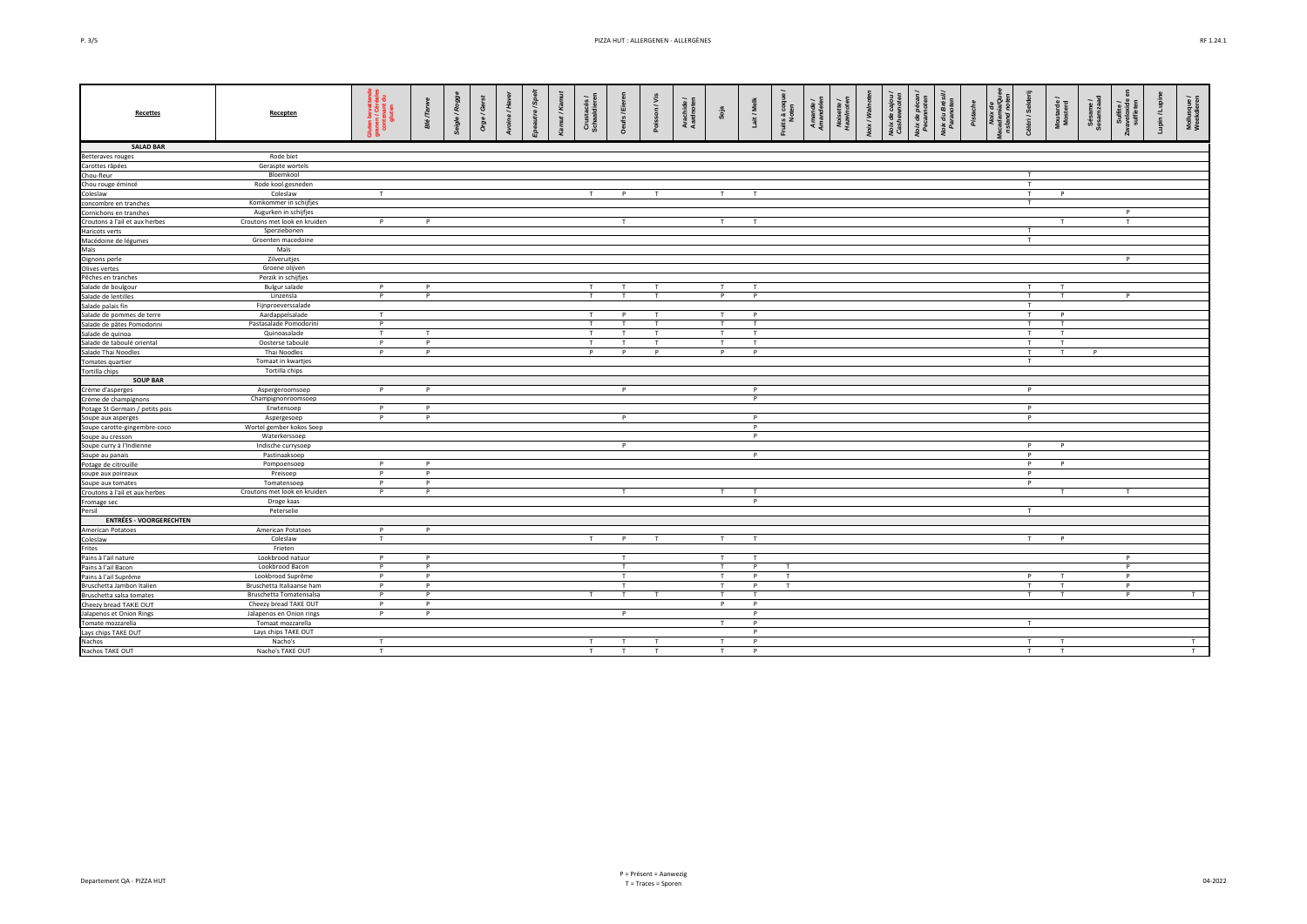|--|--|

| <b>Recettes</b>                            | Recepten                                  | 휾ᄛ<br>pevan<br>/ Céré<br>  Liten | Ē<br><b>Sig</b> | Seigle / Rogg | ලී<br><b>Drg</b> | $\ddot{x}$ | $\frac{5}{5}$ | ka | Crus<br>Scha | :/Eier<br>ă  | on / Vis<br>ă | Arachide /<br>Aardnoten | Soja   | Lait / Me      | ts à coque<br>Noten |              |                              | Voix / Walno | Voix de<br>Cashew | oix de pé<br>Pecanno | Noix du Br.<br>Paranote | Pistache     | uuarii<br>and i | Céléri / Selo | Moutarde<br>Mosterd | Sésame /<br>Sesamzaa | Sulfite /<br>weloxide<br>sulfiaten | Lupin/Lupi | Mollusque /<br>Weekdieren |
|--------------------------------------------|-------------------------------------------|----------------------------------|-----------------|---------------|------------------|------------|---------------|----|--------------|--------------|---------------|-------------------------|--------|----------------|---------------------|--------------|------------------------------|--------------|-------------------|----------------------|-------------------------|--------------|-----------------|---------------|---------------------|----------------------|------------------------------------|------------|---------------------------|
| CHICKEN (sans sauce** - zonder saus**)     |                                           |                                  |                 |               |                  |            |               |    |              |              |               |                         |        |                |                     |              |                              |              |                   |                      |                         |              |                 |               |                     |                      |                                    |            |                           |
| Chicken Tasty                              | Chicken Tasty                             | P                                | P               |               | P                |            |               |    |              | T            |               |                         | T      | P              |                     |              |                              |              |                   |                      |                         |              |                 | $\mathsf{T}$  | P                   |                      |                                    |            |                           |
| <b>Hot Fingers</b>                         | <b>Hot Fingers</b>                        | P                                | P               |               |                  |            |               |    |              |              |               |                         |        |                |                     |              |                              |              |                   |                      |                         |              |                 |               |                     |                      |                                    |            |                           |
| Chicken Wings Panés                        | Gepaneerde Chicken Wings                  | P                                | P               |               |                  |            |               |    |              | P            |               |                         | T      | P              |                     |              |                              |              |                   |                      |                         |              |                 |               |                     |                      |                                    |            |                           |
| Chicken Wings                              | Chicken Wings                             | T                                |                 |               |                  |            |               |    |              | T            |               |                         | T      | $\mathbf{D}$   |                     |              |                              |              |                   |                      |                         |              |                 |               |                     |                      |                                    |            |                           |
| Spicy Chicken Wings                        | Spicy Chicken Wings                       | T                                |                 |               |                  |            |               |    |              | T            |               |                         | T      | T              |                     |              |                              |              |                   |                      |                         |              |                 |               |                     |                      |                                    |            |                           |
| Chicken Croqs                              | Chicken Croqs                             | P.                               | P               |               | $\mathsf{P}$     |            |               |    |              | T            |               |                         | T      | T              |                     |              |                              |              |                   |                      |                         |              |                 |               |                     |                      |                                    |            |                           |
| Chicken Multi Mix                          | Chicken Multi Mix/double Mix              | P                                | P               |               | P                |            |               |    |              | P            |               |                         | T      | P              |                     |              |                              |              |                   |                      |                         |              |                 | T             | P                   |                      |                                    |            |                           |
| Chicken Wings Mix                          | Chicken Wings Mix                         | P                                | P               |               |                  |            |               |    |              | P            |               |                         | T      | P              |                     |              |                              |              |                   |                      |                         |              |                 |               |                     |                      |                                    |            |                           |
| Chicken Spicy Mix                          | Chicken Spicy Mix                         | P                                | P               |               |                  |            |               |    |              | T            |               |                         | T      | T              |                     |              |                              |              |                   |                      |                         |              |                 |               |                     |                      |                                    |            |                           |
| ** CHICKEN DINE IN : SAUCES - SAUZEN       |                                           |                                  |                 |               |                  |            |               |    |              |              |               |                         |        |                |                     |              |                              |              |                   |                      |                         |              |                 |               |                     |                      |                                    |            |                           |
| Mayonnaise                                 | Mayonaise                                 |                                  |                 |               |                  |            |               |    |              | P            |               |                         |        |                |                     |              |                              |              |                   |                      |                         |              |                 |               | P                   |                      |                                    |            |                           |
| Sauce légère à la ciboulette               | Lichte bieslooksaus                       |                                  |                 |               |                  |            |               |    |              | P            |               |                         |        |                |                     |              |                              |              |                   |                      |                         |              |                 |               | <b>P</b>            |                      |                                    |            |                           |
| Sauce Ketchup                              | Ketchup                                   |                                  |                 |               |                  |            |               |    |              |              |               |                         |        |                |                     |              |                              |              |                   |                      |                         |              |                 |               |                     |                      |                                    |            |                           |
| Sauce barbecue                             | <b>Barbecue</b> saus                      |                                  |                 |               |                  |            |               |    |              |              |               |                         |        |                |                     |              |                              |              |                   |                      |                         |              |                 |               |                     |                      |                                    |            |                           |
| Sauce curry                                | Currysaus                                 |                                  |                 |               |                  |            |               |    |              | P            |               |                         |        |                |                     |              |                              |              |                   |                      |                         |              |                 |               | P                   |                      |                                    |            |                           |
| Huile pimentée                             | Pikante olie                              |                                  |                 |               |                  |            |               |    |              |              |               | T                       |        |                | T                   |              |                              |              |                   |                      |                         |              |                 |               |                     | $\mathsf{T}$         |                                    |            |                           |
| Tabasco                                    | Tabasco                                   |                                  |                 |               |                  |            |               |    |              |              |               |                         |        |                |                     |              |                              |              |                   |                      |                         |              |                 |               |                     |                      |                                    |            |                           |
| ** CHICKEN TAKE OUT : SAUCES - SAUZEN      |                                           |                                  |                 |               |                  |            |               |    |              |              |               |                         |        |                |                     |              |                              |              |                   |                      |                         |              |                 |               |                     |                      |                                    |            |                           |
| Sauce Ketchup                              | Ketchup                                   |                                  |                 |               |                  |            |               |    |              |              |               |                         |        |                |                     |              |                              |              |                   |                      |                         |              |                 |               |                     |                      |                                    |            |                           |
| Sauce barbecue                             | <b>Barbecue saus</b>                      |                                  |                 |               |                  |            |               |    |              |              |               |                         |        |                |                     |              |                              |              |                   |                      |                         |              |                 |               |                     |                      |                                    |            |                           |
| Sauce curry                                | Curry saus                                |                                  |                 |               |                  |            |               |    |              | P            |               |                         |        |                |                     |              |                              |              |                   |                      |                         |              |                 |               | $\mathsf{P}$        |                      |                                    |            |                           |
| Huile pimentée Pizza Hut                   | Pikante olie Pizza Hut                    |                                  |                 |               |                  |            |               |    |              |              |               |                         |        |                |                     |              |                              |              |                   |                      |                         |              |                 |               |                     |                      |                                    |            |                           |
| <b>NICE &amp; SWEET</b>                    |                                           |                                  |                 |               |                  |            |               |    |              |              |               |                         |        |                |                     |              |                              |              |                   |                      |                         |              |                 |               |                     |                      |                                    |            |                           |
| glace vanille                              | Vanille-ijs                               |                                  |                 |               |                  |            |               |    |              |              |               |                         |        | P              |                     |              |                              |              |                   |                      |                         |              |                 |               |                     |                      |                                    |            |                           |
| sauce caramel                              | Caramelsaus                               |                                  |                 |               |                  |            |               |    |              |              |               |                         |        |                |                     |              |                              |              |                   |                      |                         |              |                 |               |                     |                      |                                    |            |                           |
| sauce chocolat                             | Chocoladesaus                             | P                                | P               |               |                  |            |               |    |              |              |               |                         |        | P              |                     |              |                              |              |                   |                      |                         |              |                 |               |                     |                      |                                    |            |                           |
| sauce fraise                               | Aardbeiensaus                             |                                  |                 |               |                  |            |               |    |              |              |               |                         |        |                |                     |              |                              |              |                   |                      |                         |              |                 |               |                     |                      |                                    |            |                           |
| garniture Brésilienne                      | Brésiliennenootjes                        |                                  |                 |               |                  |            |               |    |              |              |               |                         |        |                | P                   | P            | P                            | P            | P                 | P                    | P                       | P            | $\mathsf{P}$    |               |                     |                      |                                    |            |                           |
| garniture Mini-Smarties                    | Mini-Smarties                             | T                                | T               | T             | T                | T          | T             | T  |              |              |               |                         |        | P              |                     |              |                              |              |                   |                      |                         |              |                 |               |                     |                      |                                    |            |                           |
| garniture perles au Chocolat au lait       | Melkchocolade korreltjes                  | P                                | P               | P             |                  |            |               |    |              |              |               |                         | P      | P              |                     |              |                              |              |                   |                      |                         |              |                 |               |                     |                      |                                    |            |                           |
| garniture perles au Chocolat noir          | Pure chocolade korreltjes                 | P                                | P               | P             |                  |            |               |    |              |              |               |                         | P      | $\mathsf{P}$   |                     |              |                              |              |                   |                      |                         |              |                 |               |                     |                      |                                    |            |                           |
| garniture perles au Chocolat blanc         | Witte chocolade korreltjes                | P.                               | P               | P             |                  |            |               |    |              |              |               |                         | P      | P              |                     |              |                              |              |                   |                      |                         |              |                 |               |                     |                      |                                    |            |                           |
| garniture Speculoos                        | Speculoos korreltjes                      | P                                | P               |               |                  |            |               |    |              |              |               |                         | P      |                |                     |              |                              |              |                   |                      |                         |              |                 |               |                     |                      |                                    |            |                           |
| <b>DESSERTS DINE IN</b>                    |                                           |                                  |                 |               |                  |            |               |    |              |              |               |                         |        |                |                     |              |                              |              |                   |                      |                         |              |                 |               |                     |                      |                                    |            |                           |
| Glace café                                 | Mokka-ijs                                 | P<br>P                           | P               |               | P                |            |               |    |              |              |               | T                       | P<br>P | P<br>P         |                     | $\mathbf{r}$ | $\mathsf{T}$<br>$\mathbf{r}$ | T<br>T       |                   | T<br>T               | T<br>$\mathbf{r}$       | T            | T               |               |                     |                      |                                    |            |                           |
| Glace chocolat                             | Chocolade-ijs<br>Vanille-ijs              | <b>P</b>                         | P<br>P          |               | P                |            |               |    |              |              |               | T<br>T                  | P      | $\overline{D}$ |                     |              |                              |              |                   | $\mathbf{r}$         | . т                     |              |                 |               |                     |                      |                                    |            |                           |
| Glace vanille                              |                                           | P                                | P               |               |                  |            |               |    |              | T            |               | T                       |        | P              |                     |              | т                            | T.           |                   | T                    | T                       | $\mathsf{T}$ | T               |               |                     |                      |                                    |            |                           |
| Sorbet framboise                           | Sorbet framboos                           |                                  | P               |               |                  |            |               |    |              |              |               |                         |        | P              | P                   |              |                              |              |                   | $\mathsf{T}$         | т                       | $\mathsf{T}$ | T               |               |                     |                      |                                    |            |                           |
| Sorbet passion<br>Coupe dame blanche       | Sorbet passievrucht<br>Coupe dame blanche | P<br>P                           | P               |               |                  |            |               |    |              | T            |               | T<br>T                  | P      | $\mathsf{P}$   |                     |              | $\mathbf{I}$                 | T            |                   | $\mathbf \tau$       | $\mathbf{r}$            |              |                 |               |                     |                      |                                    |            |                           |
| Coupe arabica                              | Coupe arabica                             | P                                | P               |               | $\mathsf{P}$     |            |               |    |              |              |               |                         | P      | P              |                     |              |                              |              |                   |                      |                         |              |                 |               |                     |                      |                                    |            |                           |
| Chocolate suprême                          | Chocolade suprême                         | P.                               | P               |               | P                |            |               |    |              |              |               | T                       | P      | $\mathsf{P}$   |                     |              |                              | T            |                   | $\mathbf{r}$         |                         |              |                 |               |                     |                      |                                    |            |                           |
| Mini-brownies                              | Mini-brownies                             | P                                | P               |               |                  |            |               |    |              | P            |               |                         | P      | $\mathsf{P}$   | P                   | T            | T                            | T            | T                 | P                    | $\mathsf{T}$            | T            | T               |               |                     |                      |                                    |            |                           |
| Mini-crèpes au sucre                       | Poffertjes met suiker                     | P                                | P               |               |                  |            |               |    |              | P            |               |                         |        | P              |                     |              |                              |              |                   |                      |                         |              |                 |               |                     |                      |                                    |            |                           |
| Moelleux au chocolat et glace vanille      | Chocolade moelleux en vanille-ijs         | P                                | P               |               |                  |            |               |    |              | P            |               | T                       | P      | P              |                     | T            | T                            | T            |                   | T.                   | T                       |              |                 |               |                     |                      |                                    |            |                           |
| Mousse au chocolat et chantilly            | Chocolademousse met slagroom              | P                                | P               |               |                  |            |               |    |              | P            |               |                         | P      | P              |                     |              |                              |              |                   |                      |                         |              |                 |               |                     |                      |                                    |            |                           |
| Panna Cotta au coulis de fruits rouges     | Panna Cotta met rodevruchtencoulis        |                                  |                 |               |                  |            |               |    |              |              |               |                         |        | P              |                     |              |                              |              |                   |                      |                         |              |                 |               |                     |                      |                                    |            |                           |
| Tarte aux pommes chaude avec glace vanille | Warme appeltaart met vanille-ijs          | P.                               | P               |               |                  |            |               |    |              | T            |               | T                       | T      | $\mathsf{P}$   | T                   | T            | $\mathsf{T}$                 | T            | T                 | T                    | T                       | T            | T               |               |                     |                      |                                    |            |                           |
| Tiramisu                                   | Tiramisu                                  | P.                               | P               |               | P                | P          |               |    |              | $\mathsf{P}$ |               |                         | T      | P              |                     |              | $\mathbf{r}$                 |              |                   | T.                   |                         | $\mathsf{T}$ | T               |               |                     |                      |                                    |            |                           |
| Chantilly                                  | Slagroom                                  |                                  |                 |               |                  |            |               |    |              |              |               |                         |        | $\mathsf{P}$   |                     |              |                              |              |                   |                      |                         |              |                 |               |                     |                      |                                    |            |                           |
| Feuilles de menthe                         | Muntblaadjes                              |                                  |                 |               |                  |            |               |    |              |              |               |                         |        |                |                     |              |                              |              |                   |                      |                         |              |                 |               |                     |                      |                                    |            |                           |
| Gateau évantail pour glaces                | Wafel waaier voor ijs                     | P                                | P               |               |                  |            |               |    |              |              |               |                         | P      | $\mathsf{P}$   |                     |              |                              |              |                   |                      |                         |              |                 |               |                     |                      |                                    |            |                           |
|                                            |                                           |                                  |                 |               |                  |            |               |    |              |              |               |                         |        |                |                     |              |                              |              |                   |                      |                         |              |                 |               |                     |                      |                                    |            |                           |